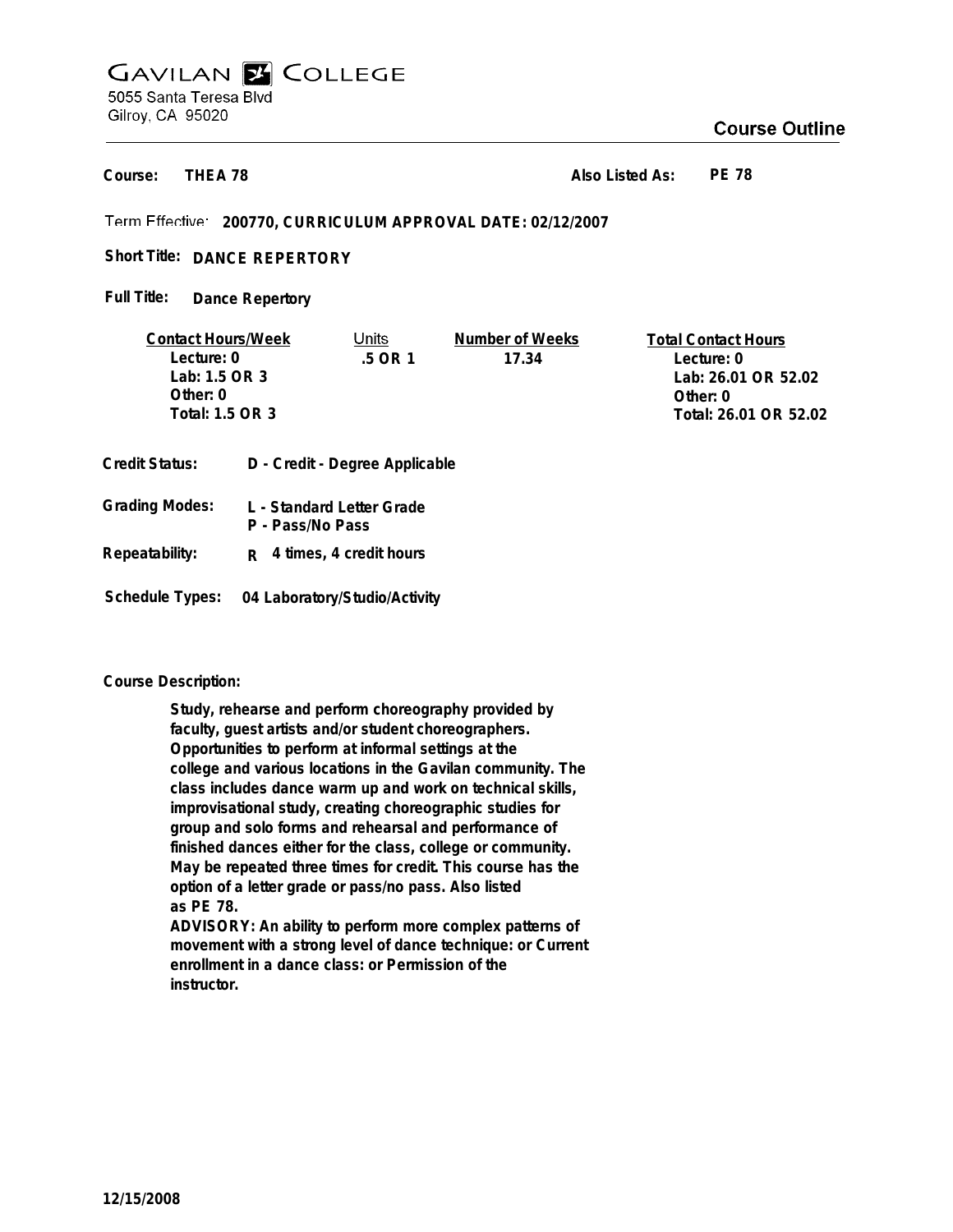**ARTICULATION and CERTIFICATE INFORMATION Associate Degree: CSU GE: IGETC: CSU TRANSFER: Transferable CSU, effective 200770 UC TRANSFER: Not Transferable PREREQUISITES:**

#### **COREQUISITES:**

**STUDENT LEARNING OUTCOMES:**

**1. The student will demonstrate performance practices (warm-up, cool-down and hydration) and will identify the relationship between incorrect execution of physical skills with respect to dance injuries. ILO: 7,1,2 Measure: Demonstration; Oral exam 2. The student will describe, interpret and evaluate dance works for choreographic, performance and production elements using appropriate dance arts vocabulary and terminology. ILO: 7,5,1,2 Measure: Oral report 3. The student will demonstrate a range of performance skills, including dynamics, musicality, movement execution and choreographic intend, in performance. ILO: 7,4,6 Measure: Performance 4. The student will create choreographic studies for solo, duets, or groups that: manipulate the elements of space, shape, time, rhythm,**

**energy and effort to communicate choreographic intent; demonstrate the elements of composition, including unity, variety, intent, development, climax and resolution; and use a variety of compositional forms, including unison, theme and variation, canon, ABA and rondo.**

**ILO: 7,2,1,4,5 Measure: Project**

**TOPICS AND SCOPE:**

**Curriculum Approval Date: 02/12/2007**

**NOTE: The start of each class, throughout the semester, will include warm-up, technical skill review and safety (movement without hurting your body).**

**This is a skill building class where the students' skills or proficiencies will be enhanced by supervised repetition and practice in class.**

**3 - 6 Hours**

**An overview of the course will be presented. Class will work on movement improvisation. Emphasis will be on teacher directed ideas and situations.**

**SPO: Through movement, students will demonstrate their ability to explore space, time and rhythm.**

**4.5 - 9 Hours**

**Discussion and information presented on how to create self-directed**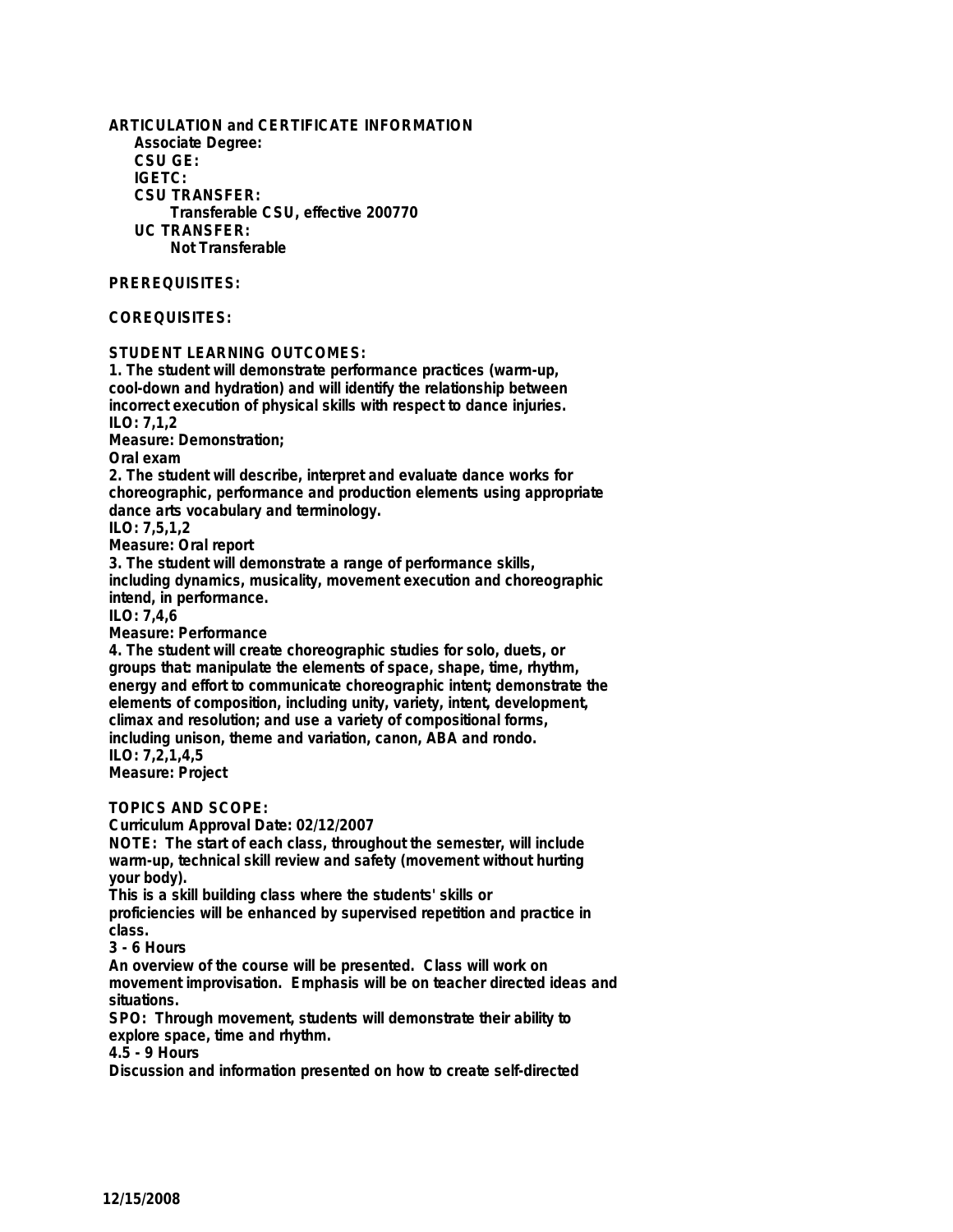**movement improvisations. Student directed ideas and situations of improvisation will be explored. Opportunities will be provided for students to take responsibility of a group.**

**SPO: Students will be able to apply the skills presented from the previous weeks. They will be able to incorporate them into student directed improvisational situations.**

## **6 - 12 Hours**

**Presentation on creating group forms, such as canon, rondo and ABA. The class will first work on instructor initiated examples and then work on student initiated ideas.**

**SPO: Students will be able to explain what canon, rondo and ABA group forms are. They will be able to demonstrate these skills in a movement presentation.**

**7.5 - 15 Hours Discussion and presentation on choreography. A variety of ways to manipulate movement material will be provided. Students will study and rehearse dance choreography provided by faculty, guest artists and/or students.**

**SPO: Students will be able to apply the skills learned throughout the semester. They will be able to choreography small-group dances that demonstrate manipulation and development of movement phrases and use a variety of compositional elements and forms.**

## **4.5 - 9 Hours**

**Students will be performing student, faculty and/or guest artists choreographed dances. Opportunities to perform will be provided in class, at various college settings and/or locations in the community. SPO: The students will demonstrate their skills through small group performances. They will be able to perform extended movement sequences that employ a variety of space, shape, time, rhythm, energy and effort requirements.**

**2 Hours Final.**

**METHODS OF INSTRUCTION:**

**Demonstration, guided practice, small group participation, discussion. METHODS OF EVALUATION: This is a degree-applicable course, but substantial writing assignments are NOT appropriate, because the course primarily: Involves skill demonstrations or problem solving The problem-solving assignments required:**

**None**

**The types of skill demonstrations required:**

**Class performance**

**The types of objective examinations used in the course:**

**None**

**Other category:**

**Participation**

**The basis for assigning students grades in the course: Writing assignments: Problem-solving demonstrations: 0% - 0%**

**Skill demonstrations: 40% - 60%**

**Objective examinations: 0% - 0% Other methods of evaluation:** 

**REPRESENTATIVE TEXTBOOKS:**